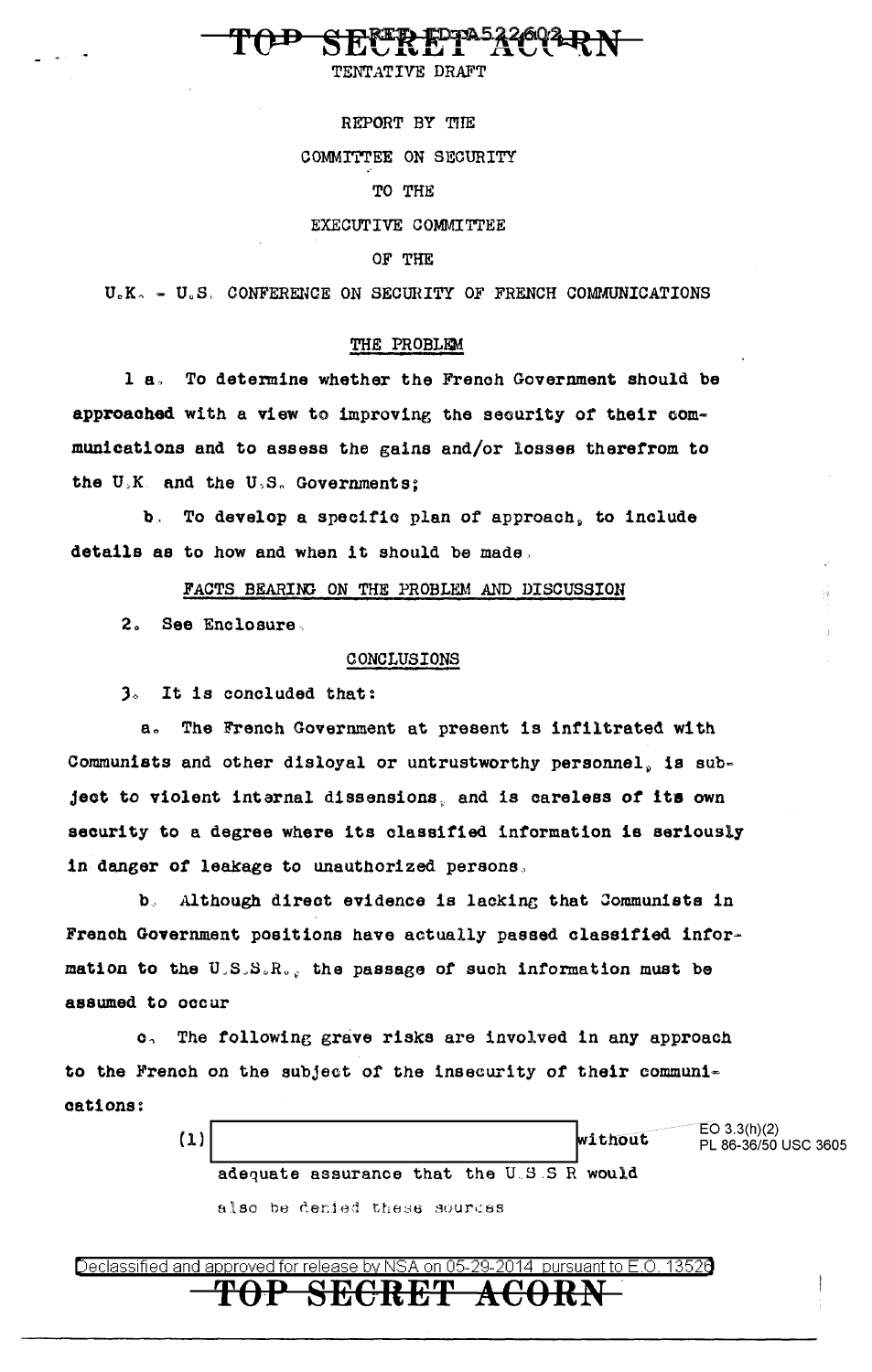EO 3.3(h)(2)<br>PL 86-36/50 USC 3605  $\begin{array}{r} \begin{array}{c} \textbf{POP} \textbf{SETERIT} \textbf{RT1} \textbf{OPT} \textbf{PQ} \textbf{P} \textbf{N} \end{array} \end{array}$ 

(3) Disadvantageous political repercussions.

(4) Generation of additional pressure from the French for collaboration EO 3.3(h)(2) PL 86-36/50 USC 3605

d. All the risks inherent in an approach to the French on the subject of their communications security arise not from the U.S./U.K. technical plan for improvement but from the lack of security of French Government departments and agencies-

e.. Despite the foregoing, the urgency of improving the security of French communications is such that a program to this end should be undertaken as early as possible, subjeot to the conditions set forth in Sections V and VI of the Enclosure.

f. The facts and discussion contained in the Enclosure may require modification in the light or the report of the Tripartite Group now studying the internal security of the French Government. *Any* approach to the French on the subjeot of their oommunioat1ons security should be deferred pending consideration of that report. Nevertheless, it is not considered likely that the report will affect the validity of the above conclusions.

g" Assuming that the report indicates that there are prospects of obtaining satisfaotory assurances of meeting the conditions specified in Section VI of the Enclosure, then the approach to the French Government should be made along the lines indicated in Section VII of the Enclosure.

 $= 2 -$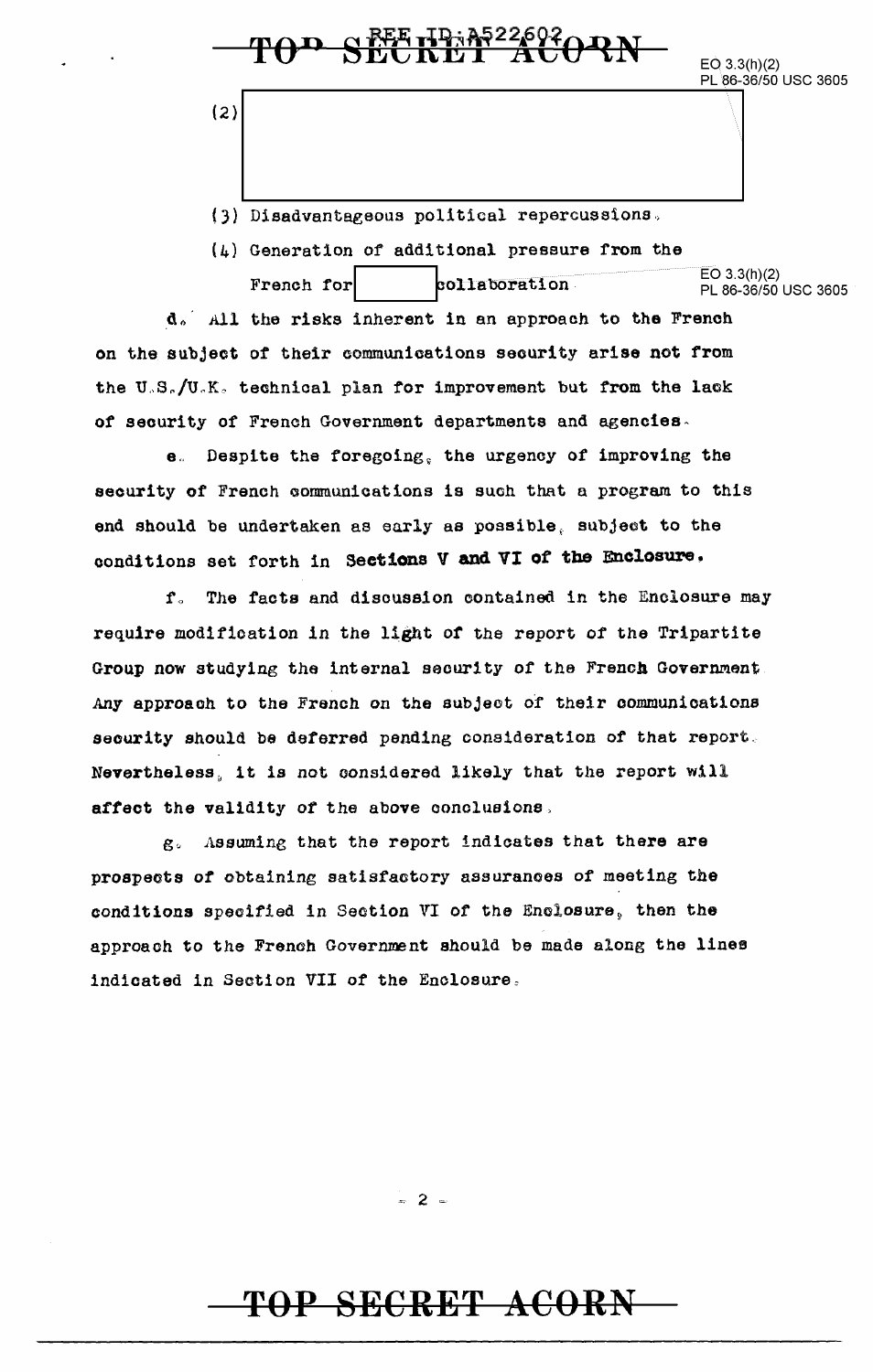# TOP SEE ID: 3522602 ORN

### **RECOMMENDATIONS**

4. It is recommended that:

a. The above conclusions be approved.

b. USCIB and ISIB appoint representatives who will keep this problem under continuous review and make appropriate recommendations for subsequent action.

c. USCIB and ISIB appoint representatives who should be sent to Paris to brief the U.K. and U.S. Ambassadors prior to their approach to the French Government.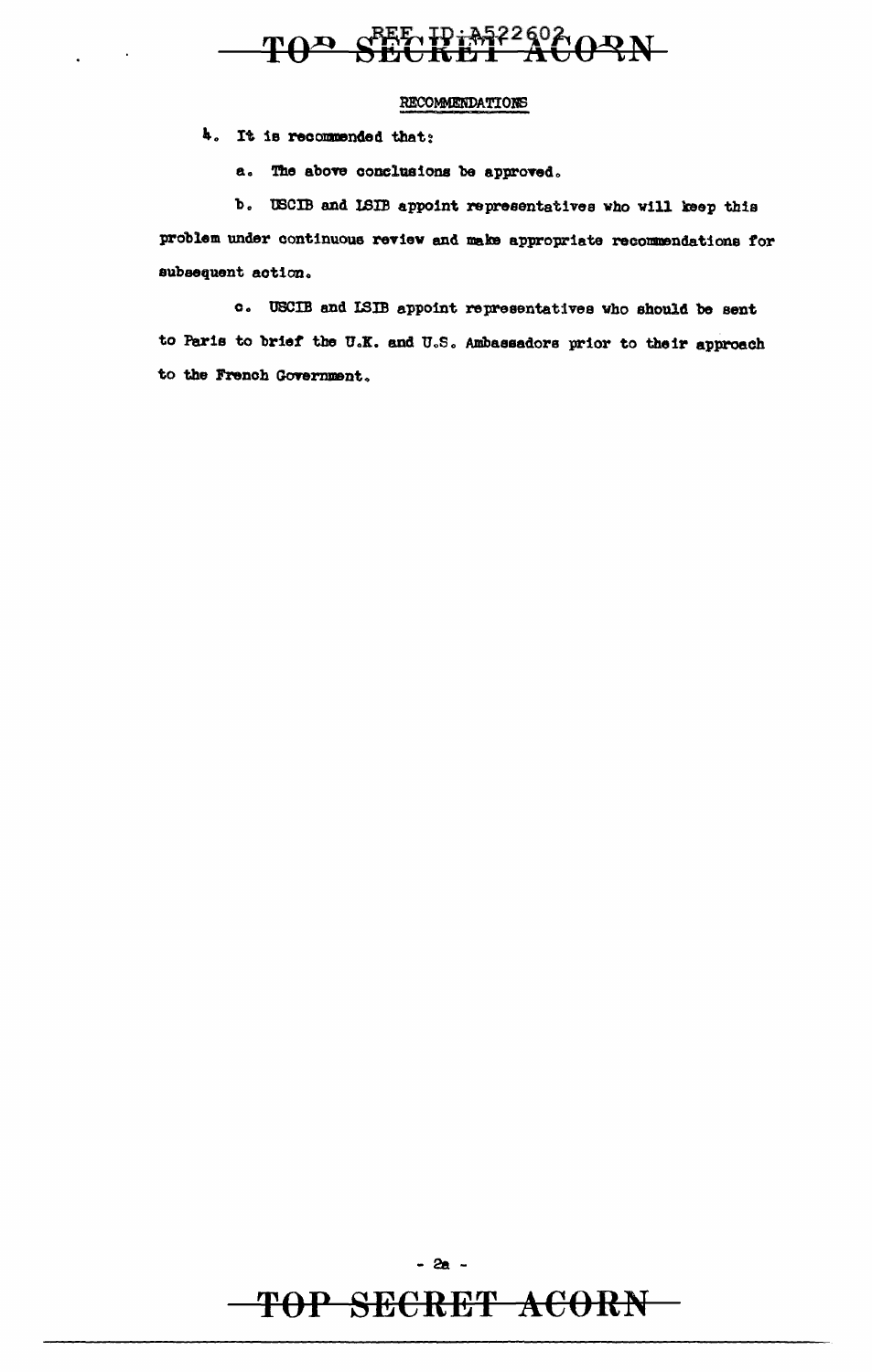# 3226920RN

FACTS BEARING ON THE PROBLEM AND DISCUSSION

I. GENERAL STATEMENT:

Intelligence may be derived from crypto-communications by  $\mathbf{1}$   $\alpha$ any or all of the following methods:

By obtaining physical possession of the exact texts or  $A<sub>n</sub>$ the substance of the communications; (hereafter called Method 1)

By obtaining physical possession of the means for direct  $h$ reading of the intercepted traffic (cryptomaterial such as key lists, etc.); (hereafter called Method 2)

By interception and cryptanalysis of the communications.  $\alpha$ . (hereafter called Method 3.)

2. With respect to intelligence derivable from present French communications, the USSR is in a position to employ all three

methods.

 $3<sub>e</sub>$ The U.S. and the U.K. Governments have the technical knowledge for improving the security of French communications to a degree sufficient and necessary to deny method lc to the USSR. They also have knowledge of security practices which, if enforced, would provide reasonable assurance of denying methods la and lb to the USSR. However, the denial of methods la and lb will depend ultimately upon the reliability and discretion, as well as physical security, of those who are responsible for handling and safeguarding classified information in the French Government, and especially in  $EO 3.3(h)(2)$ the French cryptographic Services. PL 86-36/50 USC 3605

 $II.$ GENERAL CONSIDERATIONS AS TO FRENCH INTERNAL INSECURITY:

 $1. a.$ that a number of French Government Departments and Agencies are at present, and to varying degrees, infiltrated with French Communists and disloyal or untrustworthy personnel. Although there is no positive evidence of penetration by Soviet agents, the U.K. and the U.S. Governments cannot afford to disregard this probability

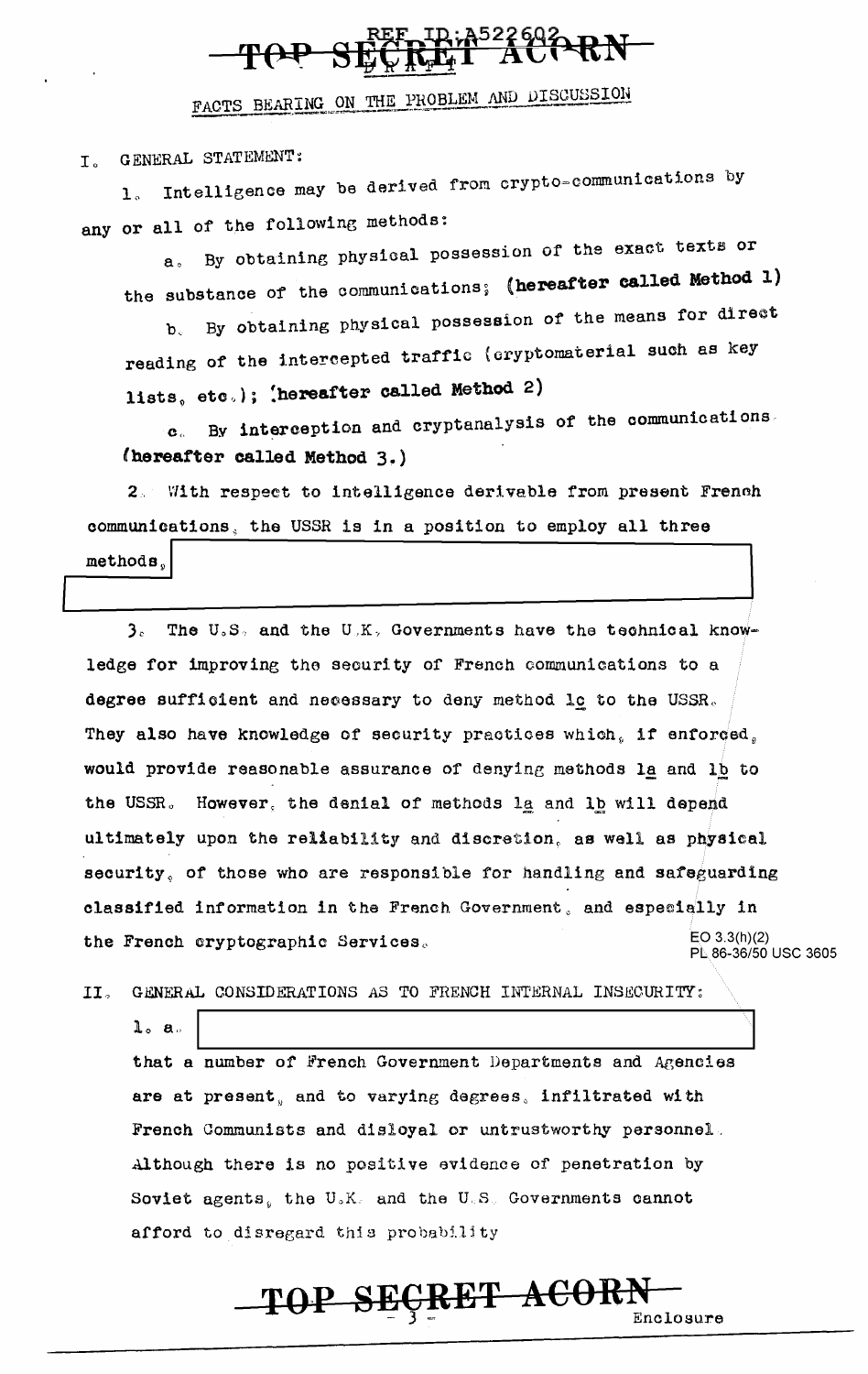b ..

 $\mathbf{c}$ .

that the violent internal dissensions, personal, departmental and inter-departmental feuds within and among some French Government Departments and Agencies have led to the disclosure EO 3.3(h)(2)<br>PL 86-36/50 USC 3605 of classified information.

that although the French Government has regulations for the protection of classified information, they are not enforced and that in at least some French Government Departments and Agencies there has been gross carelessness in the storage and handling of classified documents .

 $\Lambda$ . A tripartite group  $(U_sK_{s_{-s}} U_sS_{s_{-s}}$  and French) is now surveying and studying the internal security of the French Government, especially in regard to the nature and adequacy of French regulations and facilities for the protection of classified information, as compared to those of the U.S. and the U.K. Governments.

e, Some improvements in French internal security have recently been made and a certain degree of elimination *ot*  disloyal elements has been effected, As a result of the work of the tripartite group referred to in  $d<sub>s</sub>$  above, steps toward further improvements in internal security may be expected.

 $f_{\rm s}$ . Although neither the U<sub>2</sub>K. nor the U<sub>2</sub>S. Government has positive evidence that native Communists or Soviet agents in French Government offices have actually passed classified information to the USSH, the U~K. and the U.S. Governments oannot afford to disregard the valid assumption that it occurs not only sporadically but continuously,

§,, Available evidence suggests that insecurity prevails in the following French Departments and Agencies:

(1) Air Ministry. Evidence suggests that this Department is a particularly bad offender, both as regards penetration and lack or discipline in the application of security procedures.

**TOP SECRET ACORN** 

Enclosure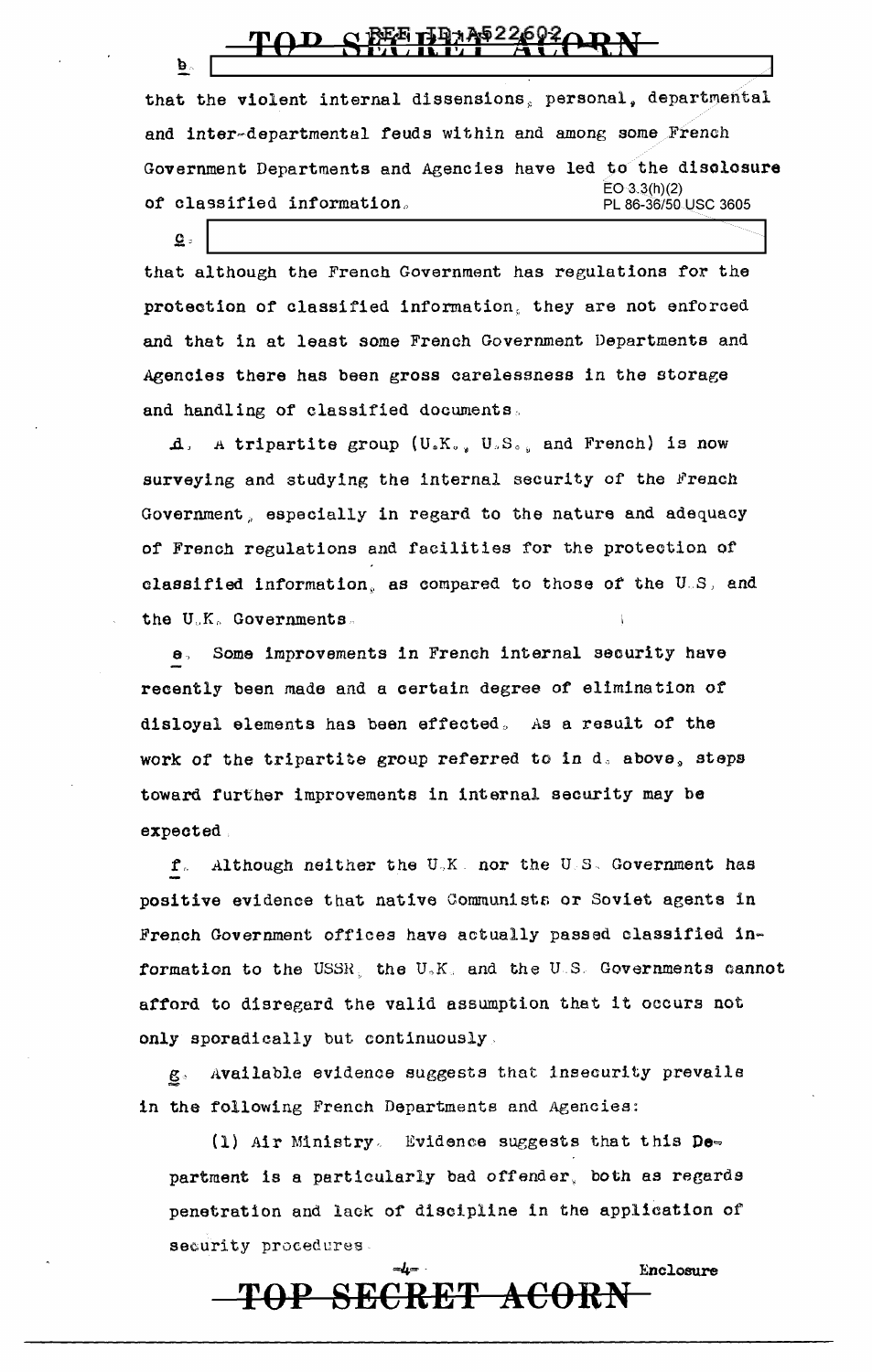(2) Armed Forces, In the Army and the Air Force. probably less than 5 percent of the officers are Communists, but the percentage in the ranks is con= siderably higher, possibly 15-20 percent. In the Navy, these percentages are considerably less ..

(3) PTT (Posts and Telegraphs). It is believed that this administration is seriously penetrated by Communists.

(4) There has been evidence in the past of insecurity in the Ministries of Defense, Armaments, Industrial Pro= duction and Labor, in the Atomic Energy Commission, and in various nationalized industries.

{5} The SDECE (Frenah Secret Service) and the Surete do not meet the security requirements of high=grade in= telligence and security services,

(6) There is little verifiable evidence or insecurity in the Ministry of Foreign Affairs although there are grounds for suspicion,

III. PERSONNEL AND PHYSICAL SECURITY OF FRENCH CRYPTOGRAPHIC SERVICES.

1. Disloyalty on the part of cryptographic personnel or pene= tration by enemy agents into cryptographic offices is recognized as the greatest hazard to the security of cryptographic communications and the one most difficult to eliminate.

 $2<sub>s</sub>$  Both the U<sub>2</sub>K<sub>2</sub> and the U<sub>2</sub>S<sub>2</sub> Governments have adopted special screening procedures for the selection of cryptographic personnel, and have established special provisions for the physioal security of the premises on which cryptographic activities are conducted.

 $3$ . Neither the  $U_{\alpha}K_{\beta}$  nor the  $U_{c}S_{\alpha}$  Government has direct evidence of Communist penetration of the French Cryptographic Services, but they cannot afford to disregard the valid assumption that such pene= tration exists. (There is some evidence to indicate insecurity arising from carelessness of individual members of these Services and inadequate physical security.)

 $-5$   $-$  Enclosure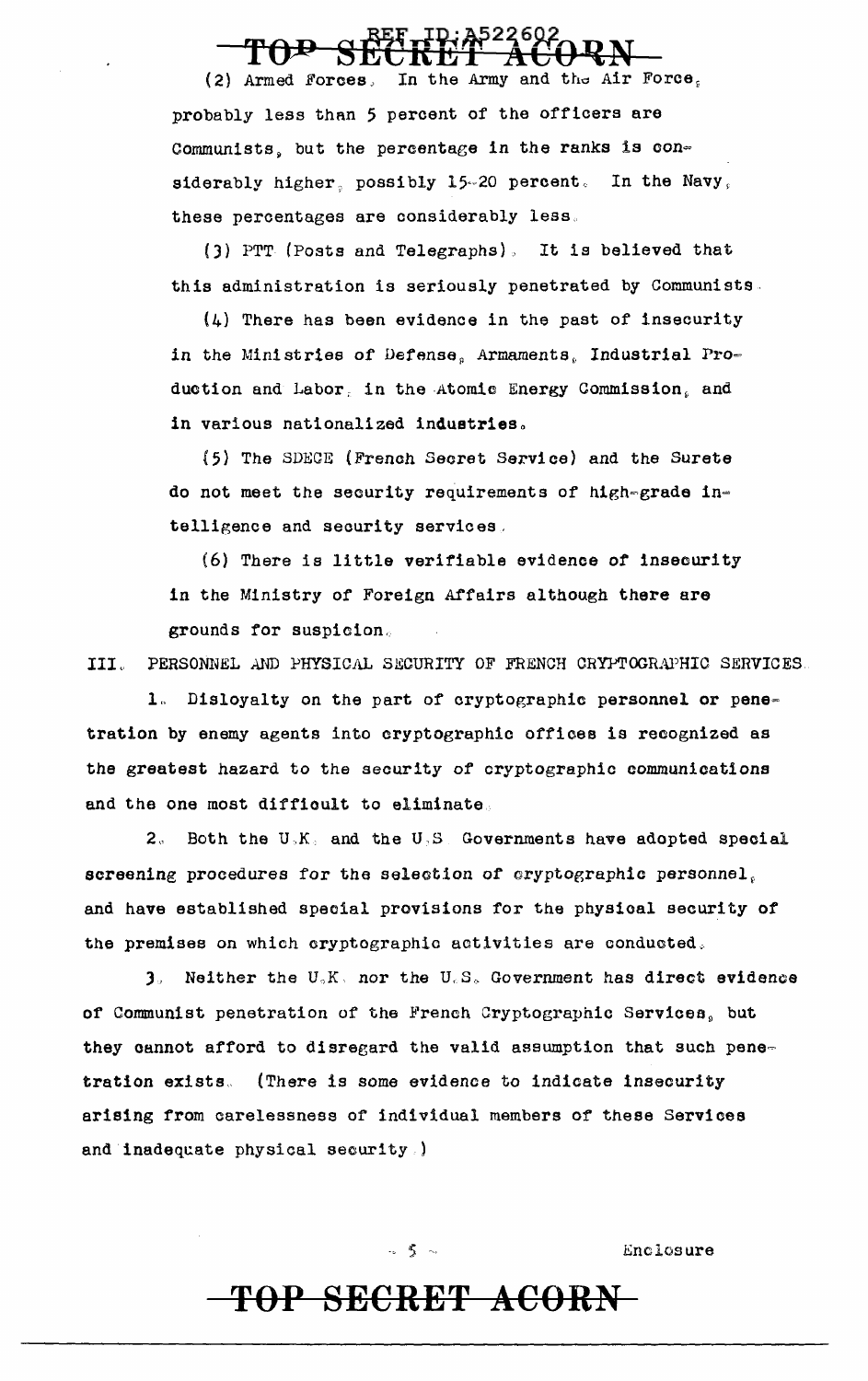## TOD SPECIFIME225020RN

Neither the U.K. nor the U.S. Government has information  $\mathbf{L}$ bearing on the physical security procedures of the French Cryptographic Services or the methods employed for screening their personnel.

5. Until there is assurance of personnel and physical security in the French Cryptographic Services to a degree sufficient to meet standards acceptable to the U.K. and the U.S. Governments, there can be no assurance that the USSR would be denied intelligence by means of Methods 1 and 2.

IV. ADVANTAGES AND DISADVANTAGES INHERENT IN THE U.S./U.K. PROPOSAL FOR THE IMPROVEMENT OF FRENCH COMMUNICATIONS SECURITY.

 $1<sub>0</sub>$ If the U.S./U.K. plan for improving French communications security is successful, then, subject to the conditions noted in Sections V and VI below, the following advantages would result:

Assuming that the Russians are reading a significant  $\mathbf{a}$ . proportion of the French diplomatic traffic, the Soviets would be denied (1) their speediest, most reliable, and, possibly, most prolific source of information on French foreign policy; (2) a speedy and reliable source of information on Western policy in all matters calling for effective French participation; and (3) a valuable source on conditions in countries other than France,

 $EO$  3.3(h)(2)

PL 86-36/50 USC 3605 Denial to the Soviets of information from COMINT  $\mathbf{b}$ . sources would be seriously detrimental to the efficiency of Russian field intelligence organizations and thereby diminish the value of information derived from penetration by means of agents. (The U.K. and the U.S. members agree that an extensive and continuous flow of communications intelligence is a more rapid and a more reliable source of information than are the covert operations of any field organization of agents; it is largely prerequisite to optimum field operations.)

## TOP SECRET ACORNELLOSUre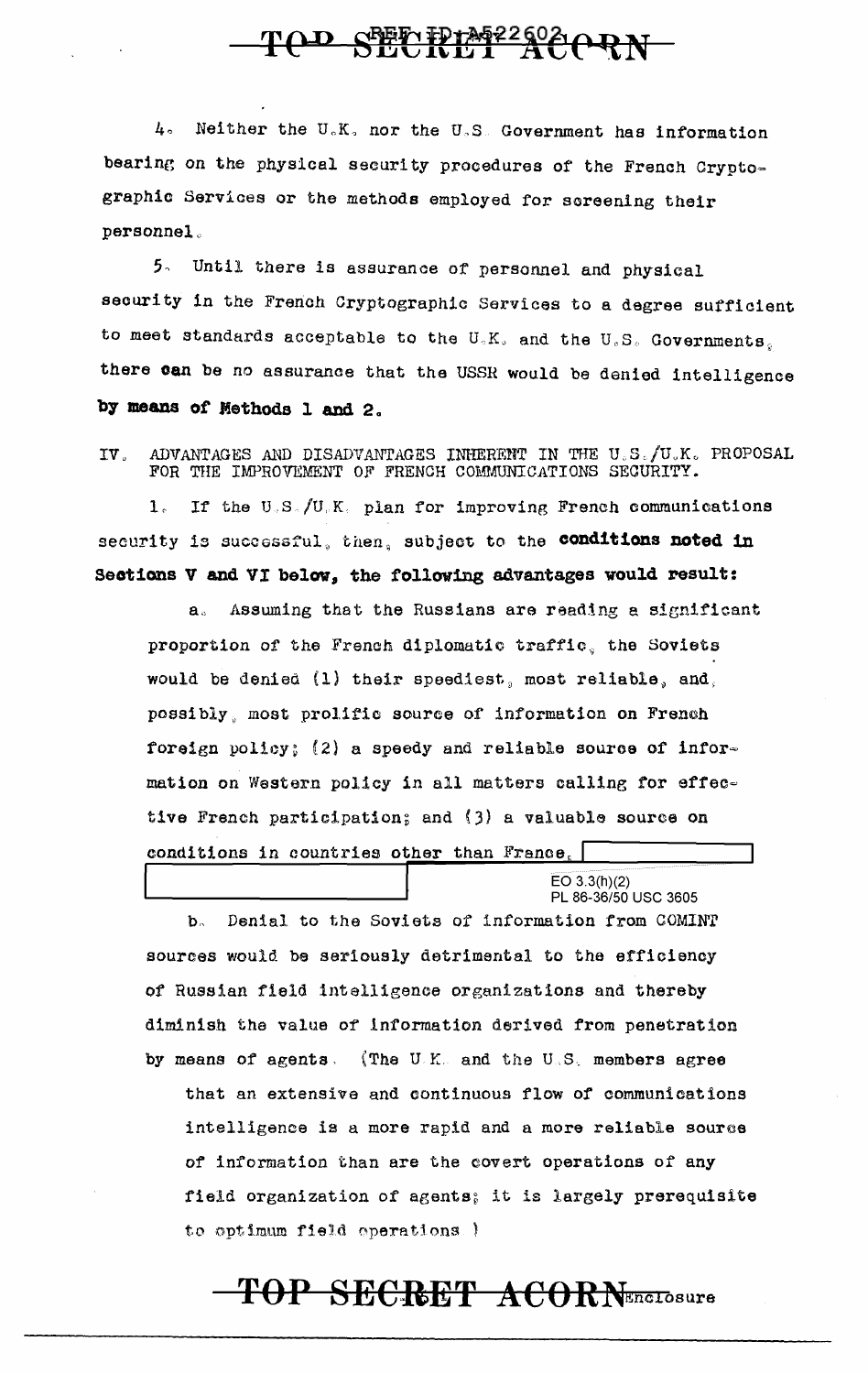### 52260, 4ወን

U.S. and U.K. officials would, therefore, be able to  $\bullet$ 

negotiate more freely in direct dealings with the French.

d. The indirect

described in Section  $V_s$  para. 2.b. is to some degree counter-

balanced by denial of the same sources to the Russians $\sqrt{ }$ 

 $2<sub>o</sub>$ The following are disadvantages inherent in any approach  $EO$  3.3(h)(2) to the French: PL 86-36/50 USC 3605

EO 3.3(h)(2)<br>PL 86-36/50 USC 3605

### prodonure<br>L TOP SECRET ACORM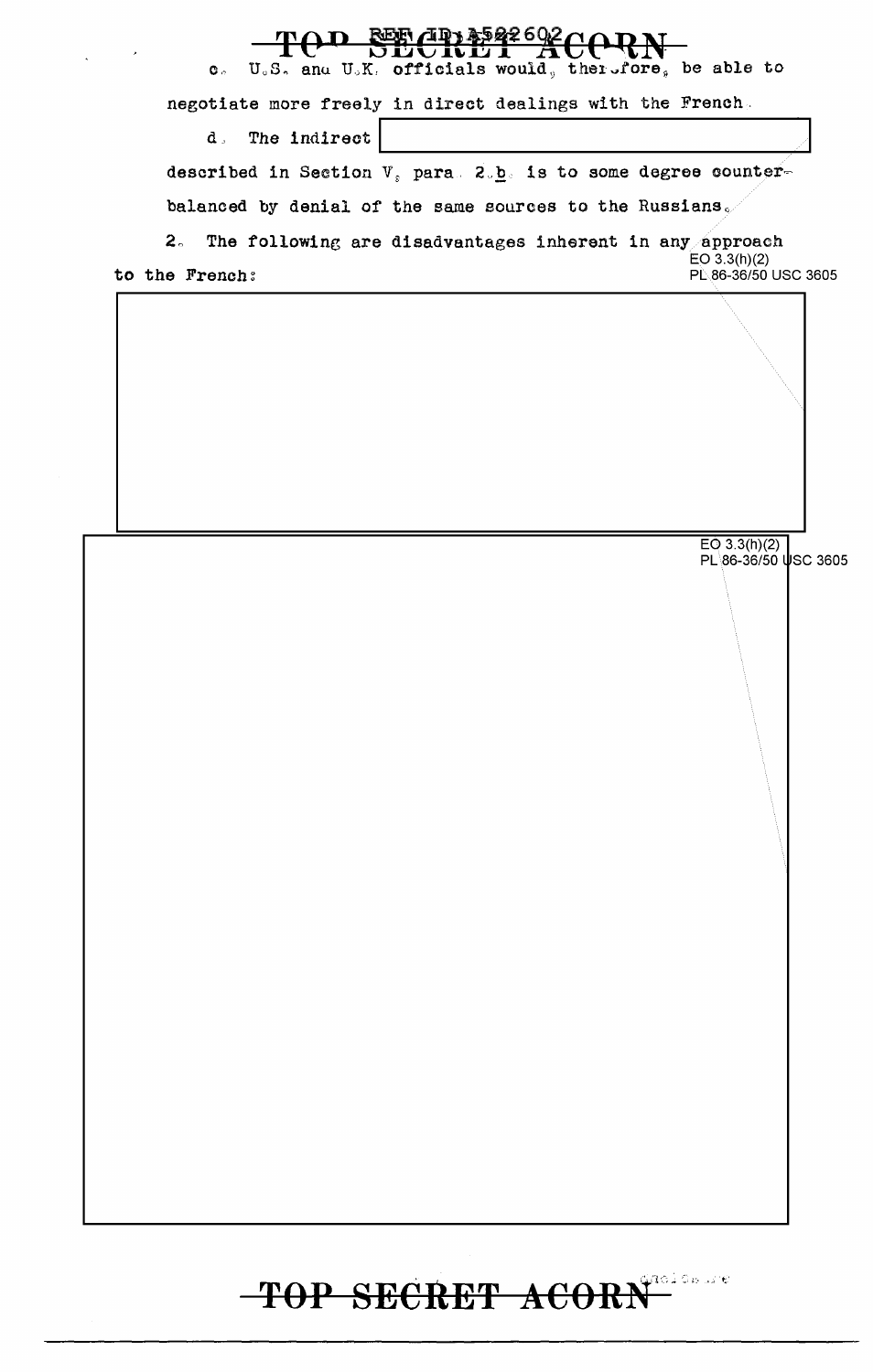# TOD SEE ID: 3522602<br>CORN

EO 8.3(h)(2)<br>PL 86-36/50 USC 3605  $EO(3.3(h)(2)$ PL 86-36/50 USC 3605  $EO\ 3.3(h)(2)$ PL 86-36 50 USC 3605 Political disadvantage through revelation of/ The political impact of the disadvantage described in 2b.(2) above would be greatly  $_{PL}^{EO(3.3(h)(2)}$  disadvantage described in 2b.(2) above would be greatly  $_{PL}^{EO(3.3(h)(2)}$  USC 3605 compounded if such a revelation were to include the fact The creation of a false sense of security on the  $\mathbf{e}$ . part of U.K. and U.S. officials. The removal of evidence of insecurity in French communications may, due to the lead to the unwarranted assumption that other French security weaknesses have also been corrected. It is felt that, by recognizing certain conditions and establishз. ing certain means of obtaining satisfactory assurances with regard to them, the likelihood and extent of the risks involved can be so reduced as to permit an approach to the French. The sections which follow deal with these conditions and means. TOP SECRET ACORN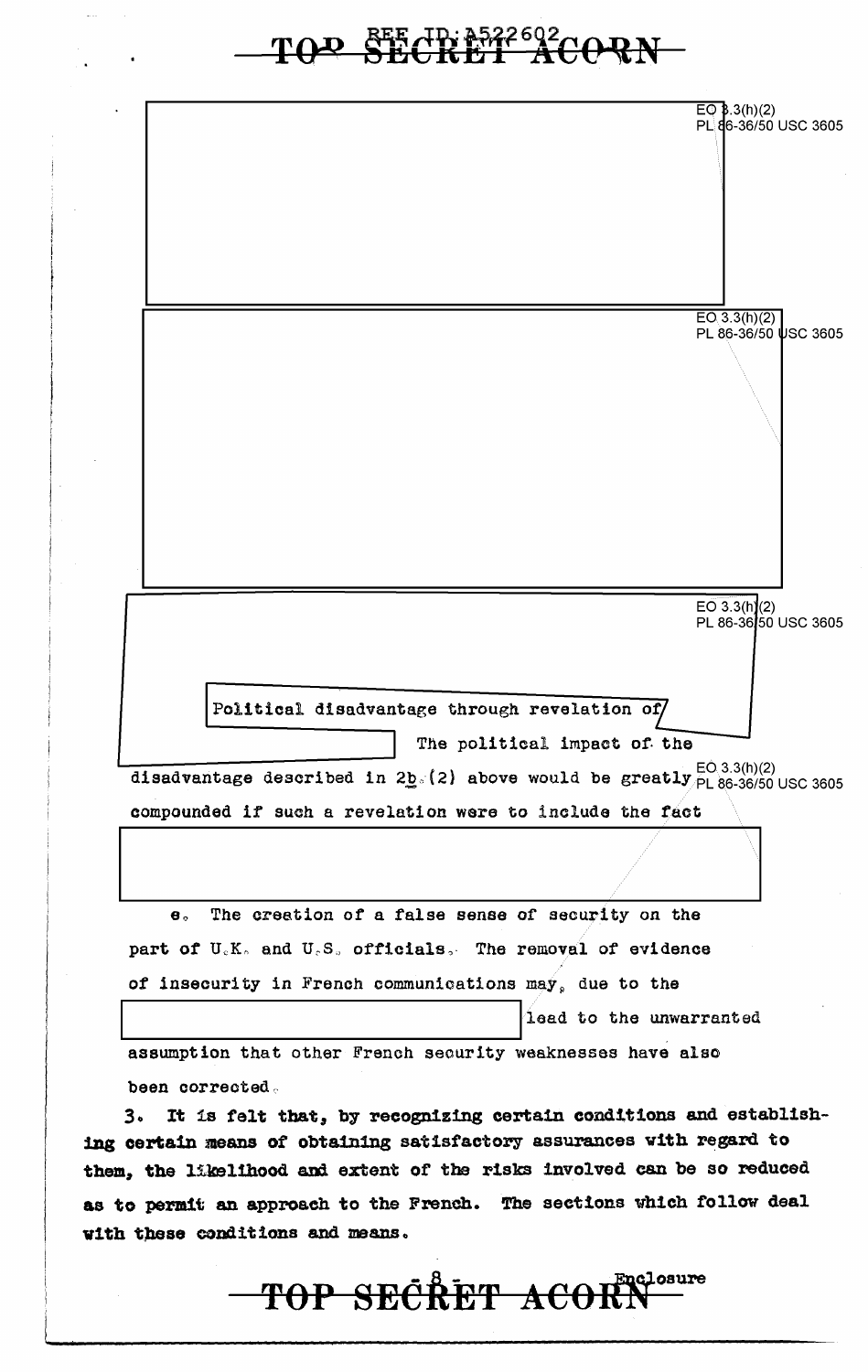CONDITIONS GOVERNING ATTAINMENT OF ADVANTAGES SOUGHT. Δ.

The instability of the French Government at political  $\mathbf{1}$ . levels warrants doubts as to the permanence or continuity of remedial measures which may now be applied to French insecurity. However, these doubts are not sufficiently serious to preclude consideration of an approach to the French Government.

It is conceivable that this might even be a condition imposed by the French for their  $EO$  3.3(h)(2) acceptance of  $U_nK_n/U_sS_s$ , standards of security. PL 86-36/50 USC 3605 3. Even if all three methods of obtaining intelligence from French communications were denied to the U.S.S.R., it is considered (Section IV, Para. 2b above) would be sufficiently damaging in their effects on the U.S. and U.K. to constitute a serious risk which must be weighed in any consideration of conditions governing an approach to the French. This risk is not inherent in the U.S./U.K. technical plan proposed for improvement of French communication security, but rather in the lack of reasonable assurance that the French  $E\Phi$  3.3(h)(2) will effectively safeguard the information PL 86-36/50 USC 3605

 $\boldsymbol{l}_{\mathbf{k}}$  . It must be emphasized that the advantages enumerated in Section IV are largely contingent upon sufficient improvement in French internal security to deny the U.S.S.R. intelligence derived from Methods 1 and 2. For if a U.K.-U.S. plan for improving the security of French communications is adopted and made effective, thus eliminating the third method by which the U.S.S.R. is obtaining intelligence from French communications without eliminating the second, then the U.S. S. R. will still have the benefit of the first and second method with which to obtain intelligence from French communications. If both the second and third methods are denied the U.S. S. R. there would still be a significant direct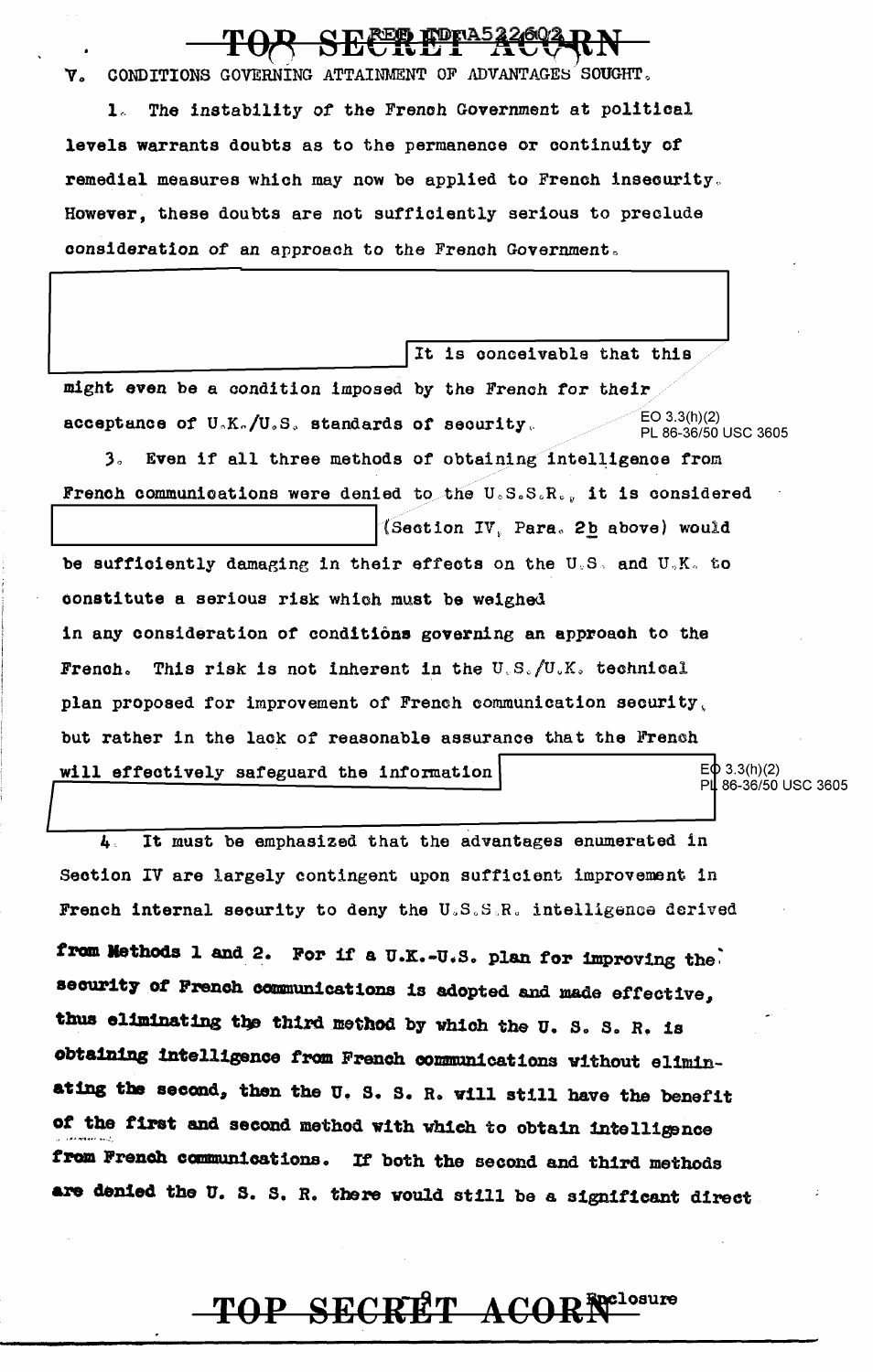leakage of intelligence to the U.S.S.R. through the Soviet field organi-

zetion and French Communist Party channels.

### VI. CONDITIONS GOVERNING AN APPROACH TO THE FRENCH

1. In order to induce the French to undertake the thoroughgoing overhaul required for real improvement in their communications security, any U.K./U.S. approach should be calculated to shock them into making a major effort. It is considered that the only effective and practicable shock would be the revelation of

2. Revelation of entails such grave risks that it should be sub- $EO$  3.3(h)(2) ject to the following conditions: PL 86-36/50 USC 3605

a. There must be indications that there is in French Governmental Departments and Agencies a serious appreciation of the necessity of introducing and maintaining satisfactory security standards. A sine must be a priordemonstration of qua non for the good intent and capacity of the French Government to institute and to execute corrective measures of the degree required for significant improvement in the French Cryptographic Services.

b. Unqualified acceptance and promulgation of U.K./U.S. security standards in each phase and aspect of the program for improvement.

c. Direct U.K. and/or U.S. participation throughout the program. U.S. or U.K. participation should include qualified representatives in the fields of general security and communications security, the latter to include cryptographic, transmission, and special physical and personnel security.

d. That there is an initial point of contact which is discreet, reliable and at a level of sufficient authority; there are also available appropriate facilities and individuals of discretion and reliability through whom a program for improvement can be undertaken and maintained.

 $-10 -$ 

**Enclosure**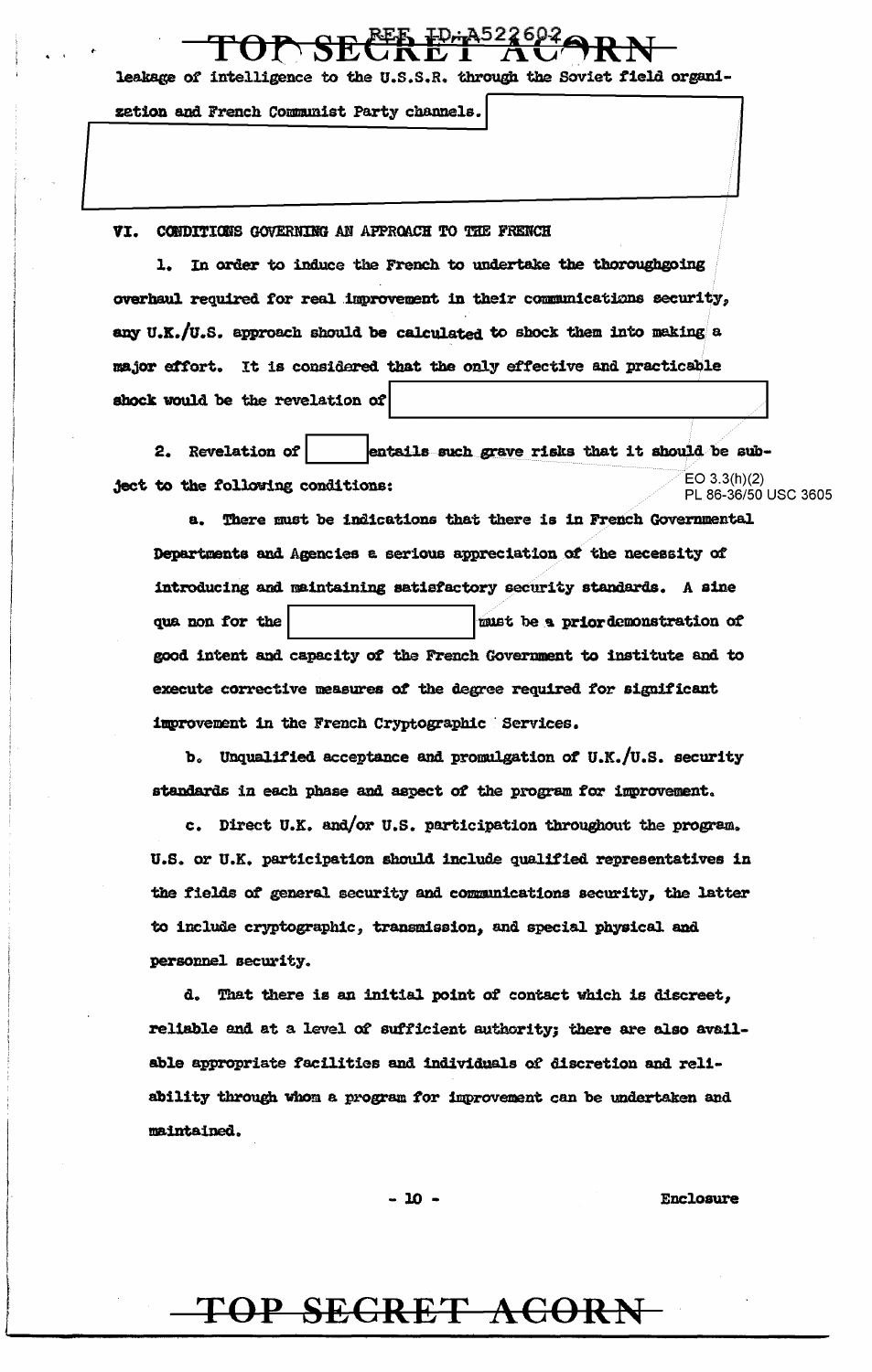3. As there is at present no adequate assurance that these conditions could be met, the only immediate approach which could be made to the French would be one without This approach, which would be restricted to offering the French cryptographic material, including machines, is deemed inadvisable for the following reasons:

a. The impact on the French is likely to be too feeble to effect the desired result. A complete overhaul of the French Cryptographic Services is needed and this would require the allocation of additional funds which would probably not be forthcoming unless the French receive  $E(0, 3, 3/h)(2)$ a major shock. PL 86-36/50 USC 3605

b. Even if the French acquiesced, there would, in the absence of assurances of improved security, remain the possibility of the Soviets acquiring the necessary cryptographic materials through method 1b.

c. Any halfhearted approach might prejudice a later approach based considerations. Any approach by stages might lay the U.K. upon and the U.S. open to French accusations of insincerity.

d. Participation by U.K./U.S. experts in the necessary complete overhaul of the French Cryptographic Services would not be likely to follow this approach.

e. The necessary number of machines for this purpose is not available to meet French needs. Even if they were available, it could be anticipated that other NATO countries would demand similar machines leading to embarrassment of the U.K./U.S. Governments.

VII. MEANS OF APPROACH

1. Insecurity in French Government is so widespread that an approach through more than one channel would entail greater hazards than a single approach. The initial approach should, therefore, be confined to the Ministry of Foreign Affairs.

2. An approach to the Ministry of Foreign Affairs at a level of sufficient authority offers a choice between the Minister and the Secretary-General. It is considered that the latter would be the more suitable point of approach for the following reasons:

 $-11 -$ 

**Enclosure**